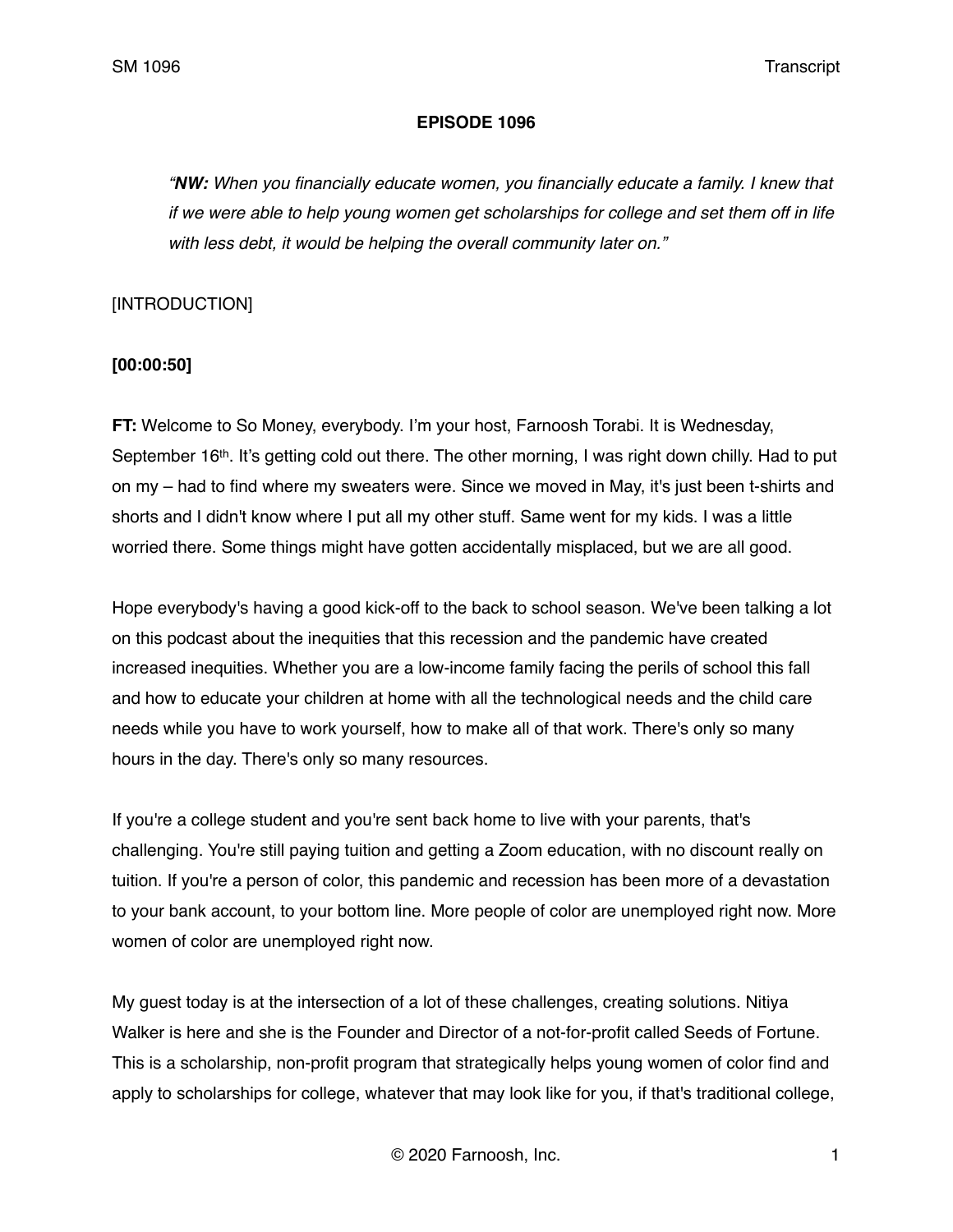or vocational school, or a technical school. They also teach career and financial skill sets to ultimately promote financial empowerment. You just heard one of the excerpts from our conversation where she says, you empower a woman with financial knowledge and what you're essentially doing is you are empowering and uplifting her entire family, because literacy is a big solution to the problem and access as well.

Nitiya herself is the recipient of a full scholarship to college. That experience pretty much cemented the fact to her that if you give disadvantaged people the opportunities, the access, the money to further their education, to graduate debt-free, it opens so many more doors, creates so much more prosperity for them. Seeds of Fortune is her way of providing a solution to a very big problem. So far, they've raised 8 million dollars in scholarships. A very prestigious board of directors from six Fortune 500 companies.

By the way, Nitiya has a day job. This is her side passion. Although, I should probably argue it's a full-time passion, coupled with a full-time job, where she works as an account manager at Insider Intelligence. There's so many problems right now, so let's talk about solutions. Here's my guest, Nitiya Walker.

#### [INTERVIEW]

#### **[00:04:05]**

**FT:** Nitiya Walker, welcome to So Money. It's great to have you on the show.

#### **[00:04:09]**

**NW:** It's great to be here today. So excited.

**[00:04:11] FT:** It's exciting to have you on, because what you're doing is really exciting. You're addressing a problem which is not very exciting, which is that for too long, this country has really ignored the needs and benefits of women, in particular black women. Right now with everything that's going on in the world, the pandemic is inadvertently impacting people in different ways. We know black women are experiencing higher unemployment rate right now than anybody,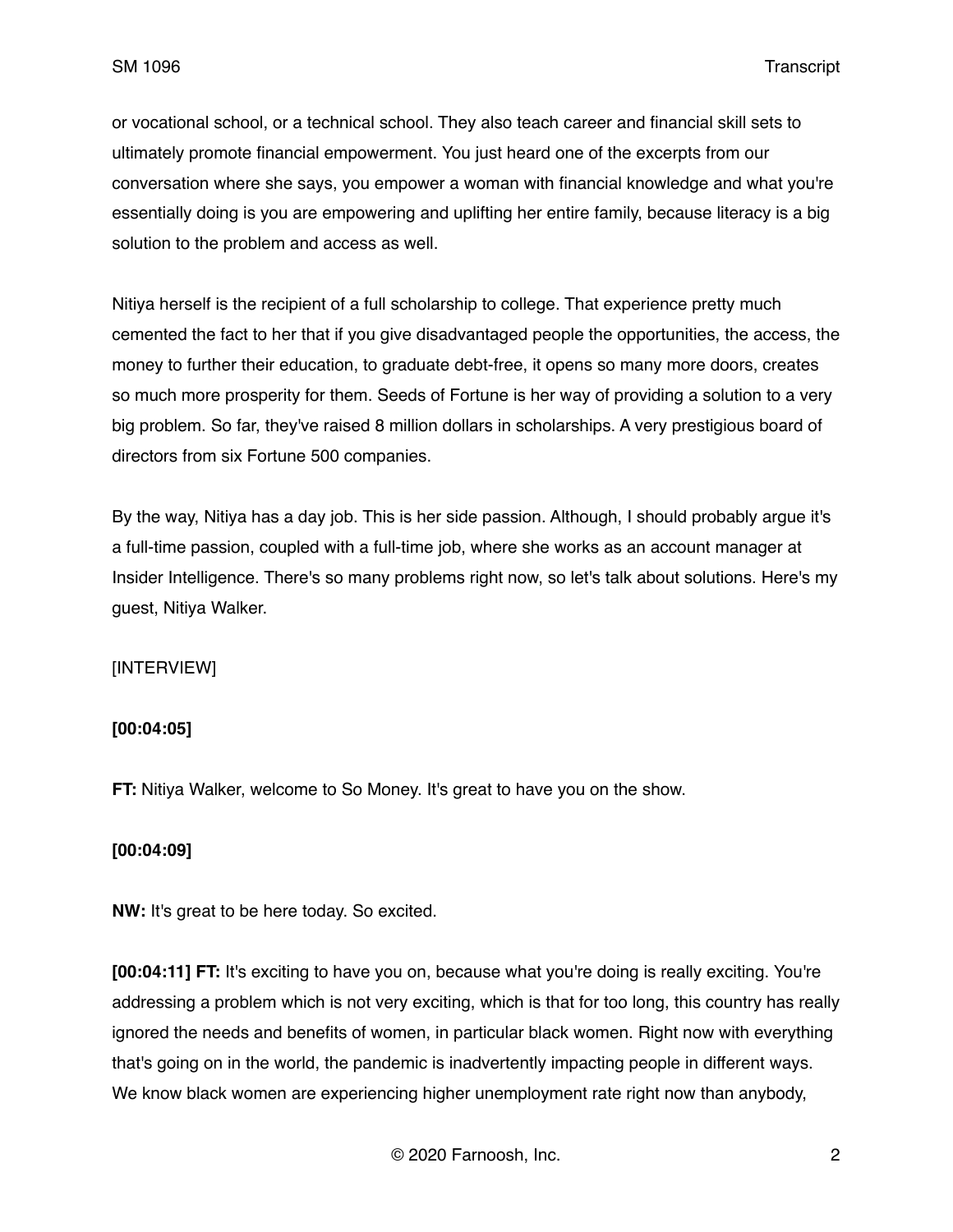really bearing the brunt of this recession, losing jobs at a faster clip than everybody else. You have a not-for-profit that aims to address part of this problem, called Seeds of Fortune. Tell us about Seeds of Fortune and what inspired it.

### **[00:04:59]**

**NW:** Sure. I'm super excited to connect and talk about this. Seeds of Fortune was started way back in 2013 when I was going into my senior year of college. I really had it on my heart to be able to give back information that I had about financing your way through college, especially because the year before, my friend, she had to leave her university in Virginia, because she can't afford to stay for the rest of the years of college.

She came back to Sydney University, but she had intended to graduate from that university. I was thinking about my own journey to finance in college and how a woman had helped me, Miss Phyllis D. Pearson, she helped me to get scholarships for college and taught me the strategic methods of doing it. I knew I wasn't going to go to grad school most likely, so I wanted to be able to give information. I found that information really is power and to be able to provide, even if it was 10 girls, just information about the college process, how to go about it.

I felt really strongly, it should be for young women of color, because especially during my time at Babson, I had traveled abroad to Malaysia and to India and it really showed the power of women. When you financially educate women, you financially educate a family. I knew that if we were able to help young women get scholarships for college and set them off in life with less debt, it would be helping the overall community later on.

### **[00:06:40]**

**FT:** You got a pretty big scholarship from Babson. Tell us about how you landed that.

### **[00:06:45]**

**NW:** Yeah. I am a posse leadership scholar. Posse is a scholarship foundation that's focused on having groups of leaders to graduate college together. It was started in New York City by Debbie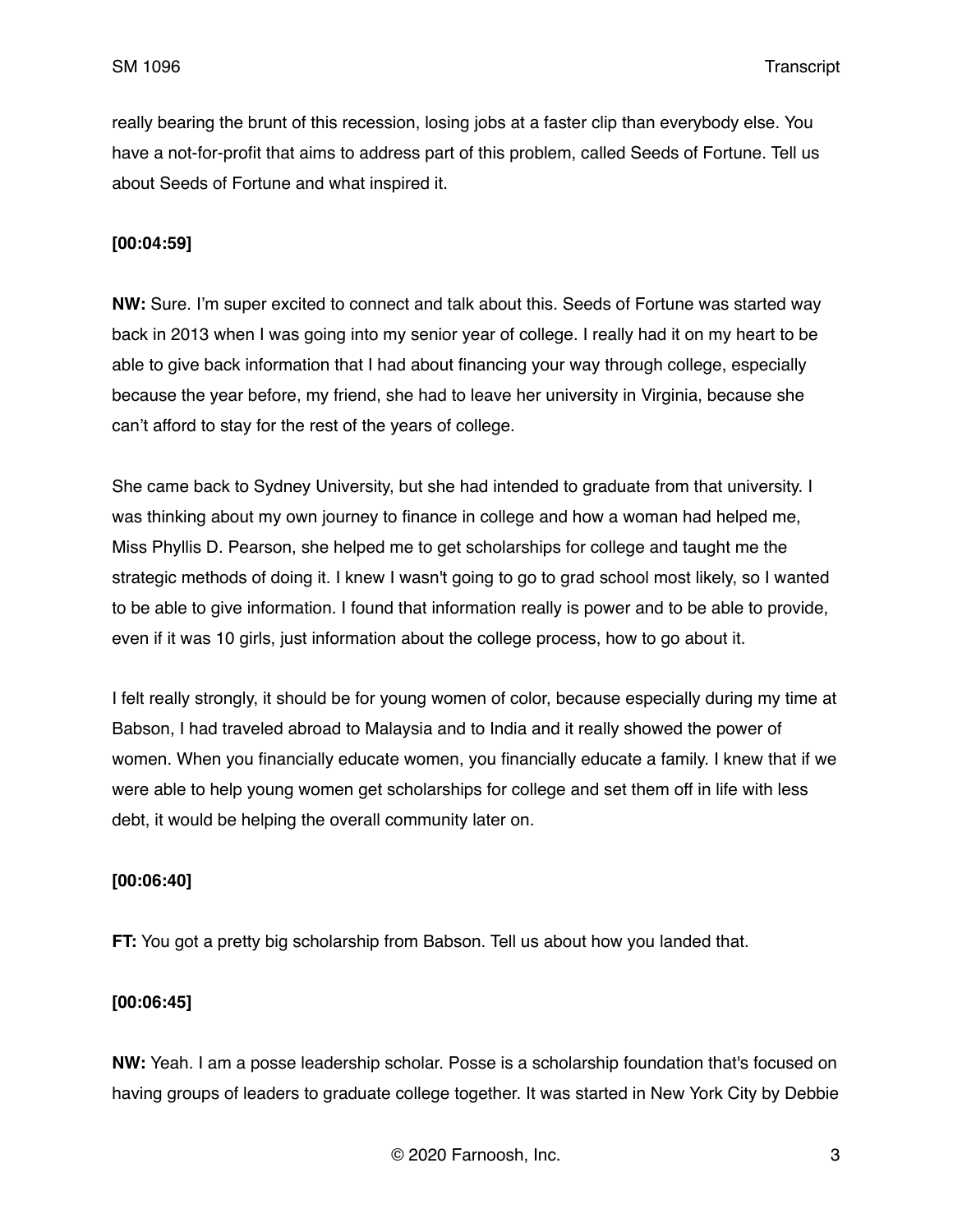Bial. You had to go through a three-round interview process to be able to get the scholarship. I felt pretty prepared for the scholarship, because of when I had worked on my scholarship training that summer with Phyllis D. Pearson. I was trying to get the Girl Scout future women of distinction scholarship. That one only goes to one girl scout across New York City, so that was a pretty competitive one.

Then the next one, I was nominated for by my high school was Posse. Posse was really different, because the first-round interview was team building, really showing your leadership skills and abilities. The second round was one-on-one interviewing, really them getting to know your academic profile, what you've been doing for the last four years of high school. I was a music major in high school, so they had me sing during my audition, I guess, to show, to make sure that I really was a music major.

Then the final round, interview comes. Then the final round interview is a early decision, so you are binded to that school. I actually went to go visit Babson, because I was like, "Well, this is getting a little serious."

### **[00:08:09]**

**FT:** Maybe I should look at the school.

### **[00:08:10]**

**NW:** Yeah. I'm like, let's see what's going on at this university. I went to the college, checked it out. It was actually during thanksgiving break, the beginning of thanksgiving break so nobody was there. I hadn't bumped into enough students on campus. It reminded me actually of the Gilmore Girls. I don't remember. I mean, I guess they did a reboot on Netflix, but it reminds me of this Town of Wellesley reminded me of the Gilmore Girls. I always wanted to go to a college that was like the Gilmore Girls town. I was sold and then I got third round interview and was awarded the full tuition scholarship in 2000.

### **[00:08:45]**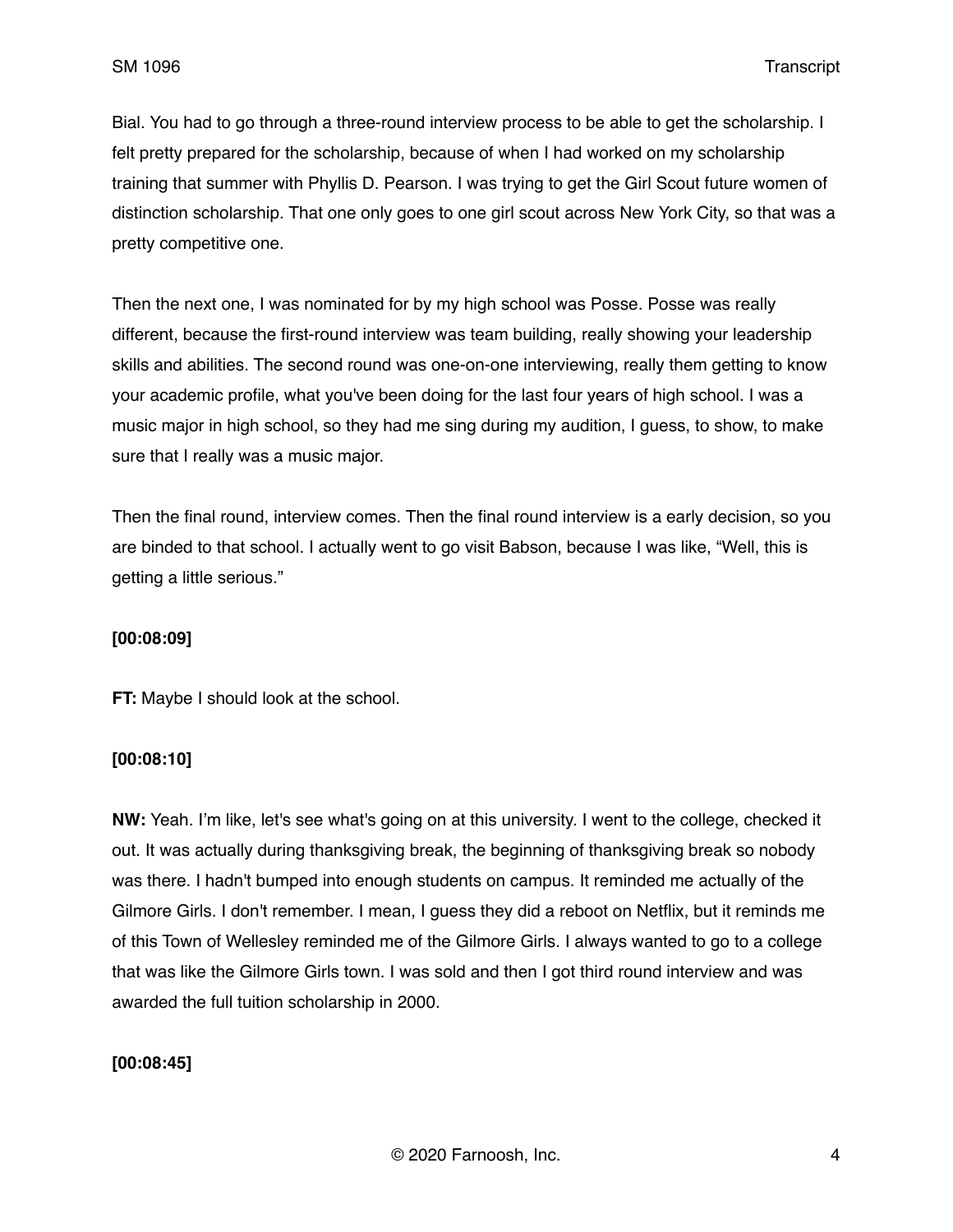**FT:** Wow. What does that do for a young woman? I mean, totally opens up so many doors. I mean, you have to go to Babson to be able to accept that scholarship. It's not a bad deal.

## **[00:08:54]**

**NW:** Definitely not a bad deal. I did have scholarship offers from other colleges, but this is when I – this is the point in the high school process. I was already nervous about funding college before I went into the scholarship prep, but I also had applied really early to colleges before I even got Posse to Babson.

Once I did do my early decision, my offers still started coming in from the other schools. When I saw those bills, they were coming in between the stages of going through Posse. Then when I saw the bills, I was just like, "This is crazy." It was like, at that time, it was \$50,000 for some of these schools. Even some of the state schools. I think one of our top ones is University of Albany. That was still a \$20,000 gap.

I was starting to get really nervous about how I was going to afford college. I had gotten almost the same package from Hampton University, which is the HBCU. What happened was my dad had passed away the year before I started my college process. Then shortly after, my stepfather died. With Posse, because you go to school with 10 people together, I felt that would be a great opportunity to have a support system, a built-in support system.

The scholarship, it came with the money, but it also came with other resources, which is why we extended our Seeds of Fortune program into college, because we realized even though you get into college, you get the scholarships, there's still a whole another journey, those four years that you have to go on, as well as undergraduate student.

### **[00:10:35]**

**FT:** Now you're paying it forward, as you mentioned, with Seeds of Fortune. Tell us about some of the lives you're changing and how it's making an impact.

# **[00:10:42]**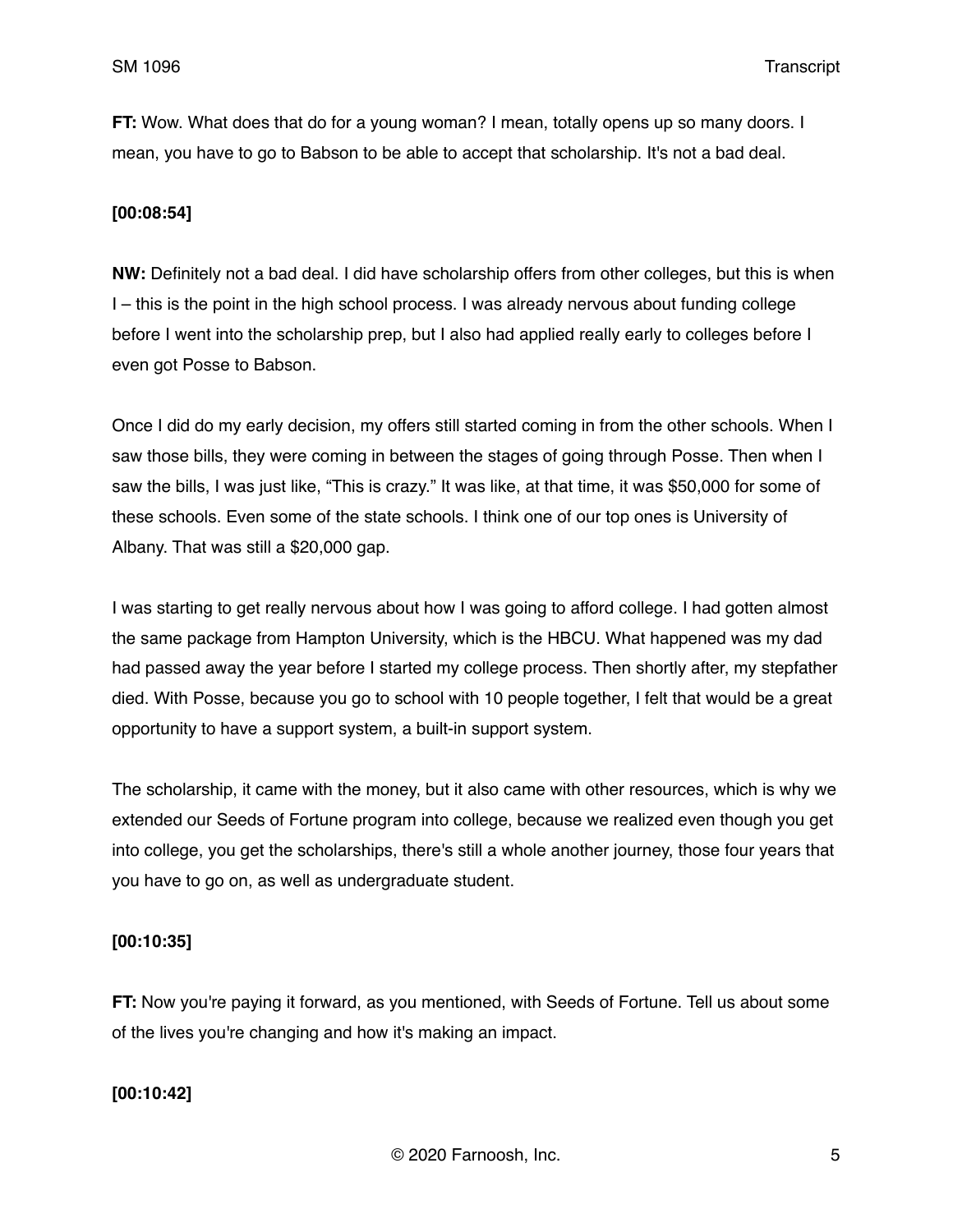**NW:** We've been around for almost seven years now. Six and a half since 2020 is not over. 2020 has been quite the year, to say the least. We have helped 80 young women get 8 million dollars in college scholarships across the country. Most of our girls are located on the East Coast, just because we started in New York City. They usually get three-fourths to full rides, or we don't recommend them going to those institutions, because it's just not in their financial best interest.

We finally had our first three classes graduate out of college, which was just like, "Oh, my gosh. I can't even believe this." I knew them when they were 16 and now they're 24 almost, I think 23, 24. It's been great to see them in their early careers and getting adjusted. This graduating class had to go into a COVID world. Job opportunities were not as frequent. I've been so impressed about how entrepreneurial they've been. They've started up their own businesses, charging people to come to their live dance sessions, because we have a dance major, just being so supportive and helpful of one another. I've just been really impressed by not only them getting scholarships to college, but the women that they have become.

### **[00:11:54]**

**FT:** What do you make of what's happening in the world right now with a bit of what I mentioned at the top, which is that black women are bearing the huge brunt of this recession. I just saw a white man wearing a t-shirt today that said, "Vote this fall like you're a black woman," which I think means remembering how important the role of black women is in society, in the economy, the fact that so many black women are mothers and business owners, entrepreneurs. Yet, the pay gap is widest for them. We have so many black women unemployed right now. Any insights right now with everything that's going on? When you hear that stuff, how does it make you feel?

### **[00:12:38]**

**NW:** It makes me feel disappointed that they just did the relaunch of the wash on mar Washington, from when Martin Luther King did it. It's like, even though we're at a different place, a more progressive place, we're still talking about a lot of the same issues. Things have changed, but they haven't changed as much as they need to and we still have so far to go. What I'm really excited about is just Gen Z in general, because of they have so much power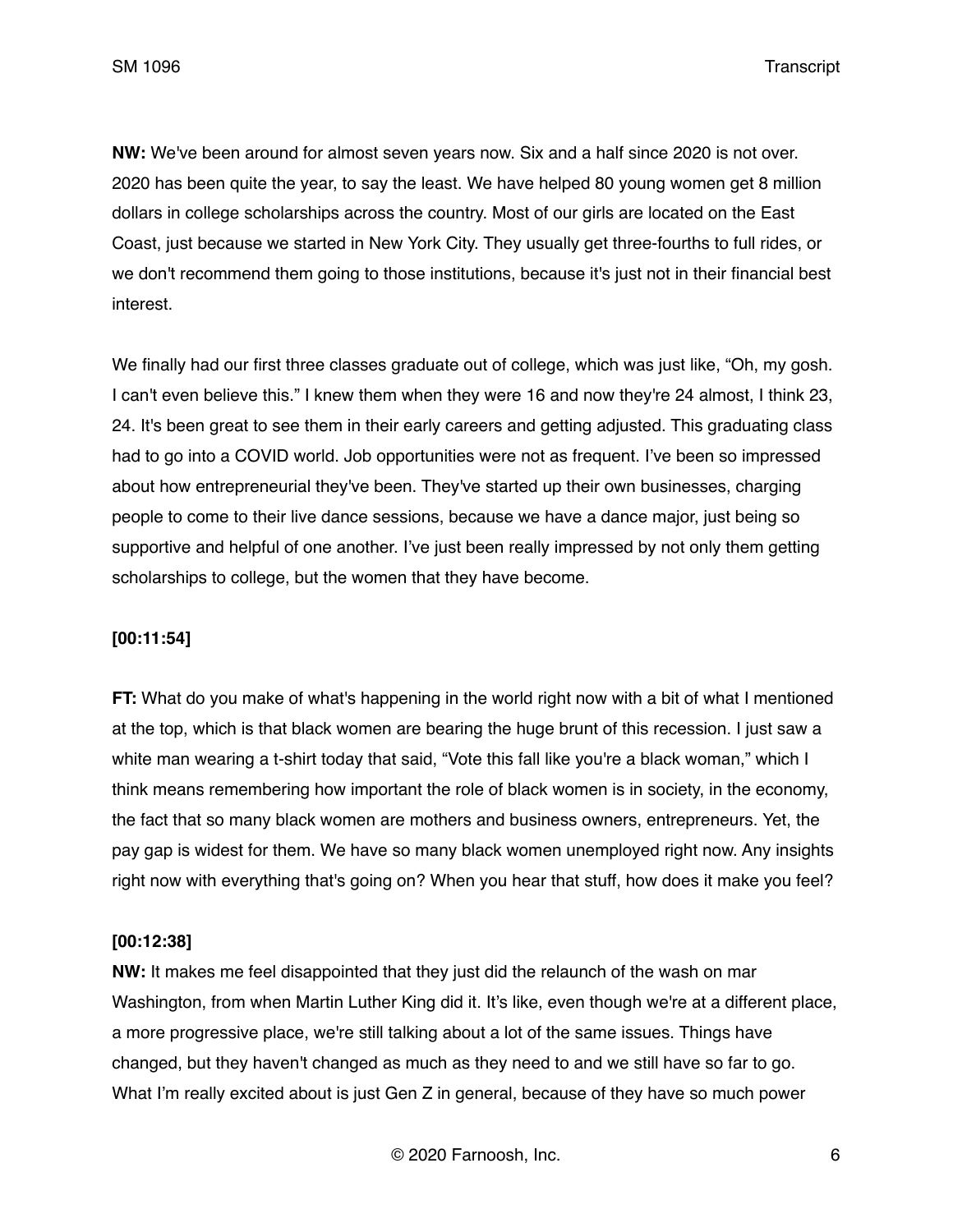with technology, with their voices, with not only it just being about black women, but about other races and people coming together, because it can't just be changed by black people alone. There has to be buy-in from the whole society that this needs to change and that we can no longer move forward the way we've been moving forward, and how they've been coming together to try to create and dismantle some of these barriers to entry.

Especially when you saw on black women's payday, it wasn't just black women posting it, it was white allies posting it, it was Asian women posting it, it was Latino women posting it. Because if one group is disenfranchised, then we're all disenfranchised as a people. I've been worriedly optimistic about our future and where we're going and to see the young women in our organization, it was started for African American women, but the diversity of African diaspora. We expanded it in 2015-2016 to women of color to identify as Asian, Hispanic and of African descent, and to see them come together, share resources.

I know that even, because I've also worked in corporate as long, as well as building this career. We're so scared to talk about how much we get paid. I remember, I was trying to figure out how to get a raise and I was like, "Well, how much do you make?" I can understand, especially people that were a little bit more senior than me, I was trying to benchmark how much I should be asking for, what is the appropriate amount, what's really the standard here at this company. It was really hard for people to want to talk initially about how much they made. Even one other woman to a woman.

Imagine, women trying to figure out, as well as their male counterparts how much they make, so they can know their buying power and their leverage. That's why we try to incorporate Seeds of Fortune, these different skill sets from an earlier age. For example, when they get their financial aid packages from the colleges, you can actually go back and request more funding from the colleges, depending on your parents' status, what has changed, maybe there's something that they overlooked, to be able to advocate for yourself to get more money. Those skills of advocating for yourself and things like that, that's a built skill set. It just doesn't happen overnight. I am hoping that a lot of these things that are being brought to the surface really start to create some type of systematic change.

#### **[00:15:36]**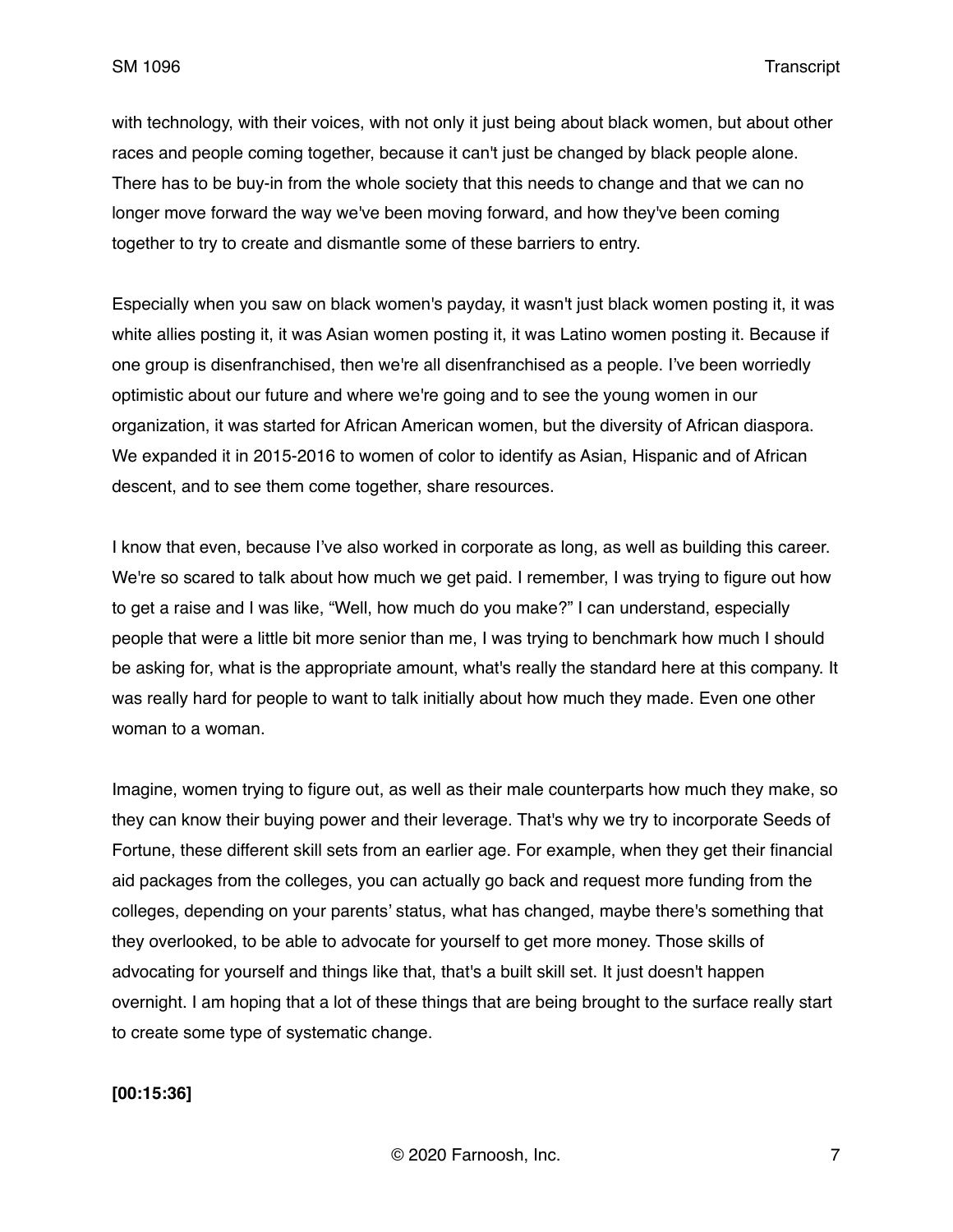**FT:** Right. That's the real bummer of it all is I feel education is the thing that it's not a luxury. Everyone needs it in this country and not just a K-12 education, but college and everyone should get that education quality. It's organizations like yours that are filling these gaps, which I personally believe should be the responsibility of Uncle Sam, our government, to ensure that everybody is getting the quality education that they deserve to the level that they want. How are you running this on top of a full-time career? This Seeds a Fortune to me, I mean, could very easily be a 24-hour job. I'm sure you feel like that some days. How do you balance that?

### **[00:16:25]**

**NW:** I'm so glad you asked.

## **[00:16:28]**

**FT:** As she takes aside.

### **[00:16:30]**

**NW:** It definitely feels like a full-time job commitment. I've extended my team. It's so interesting that the corporate schedule and the non-profit schedule are not on the same cycle. Non-profits fiscal year starts July 1, which is actually a time period that slows down for us in our corporate offices. We really ramp up around Q4. It's really nice to have that balance. Also, having an employer that cares about what you care about, when I was interviewing with eMarketer that is now Insider Intelligence, I told them about Seeds and how it's important to me. They were so embracive of it. I feel you work harder for your company when they really understand you as an individual and support on the things that you're trying to do.

If it's going to a conference, or having a speaking engagement, or we're running a program for a week and I need to take some time off, they're really supportive of that, so that has made things really helpful, as well as the team. We have about 12 coaches that work with the girls. We have telementors that also work with the young ladies. It's been really helpful there to have them be able to support the young woman, as well as myself and this journey and process.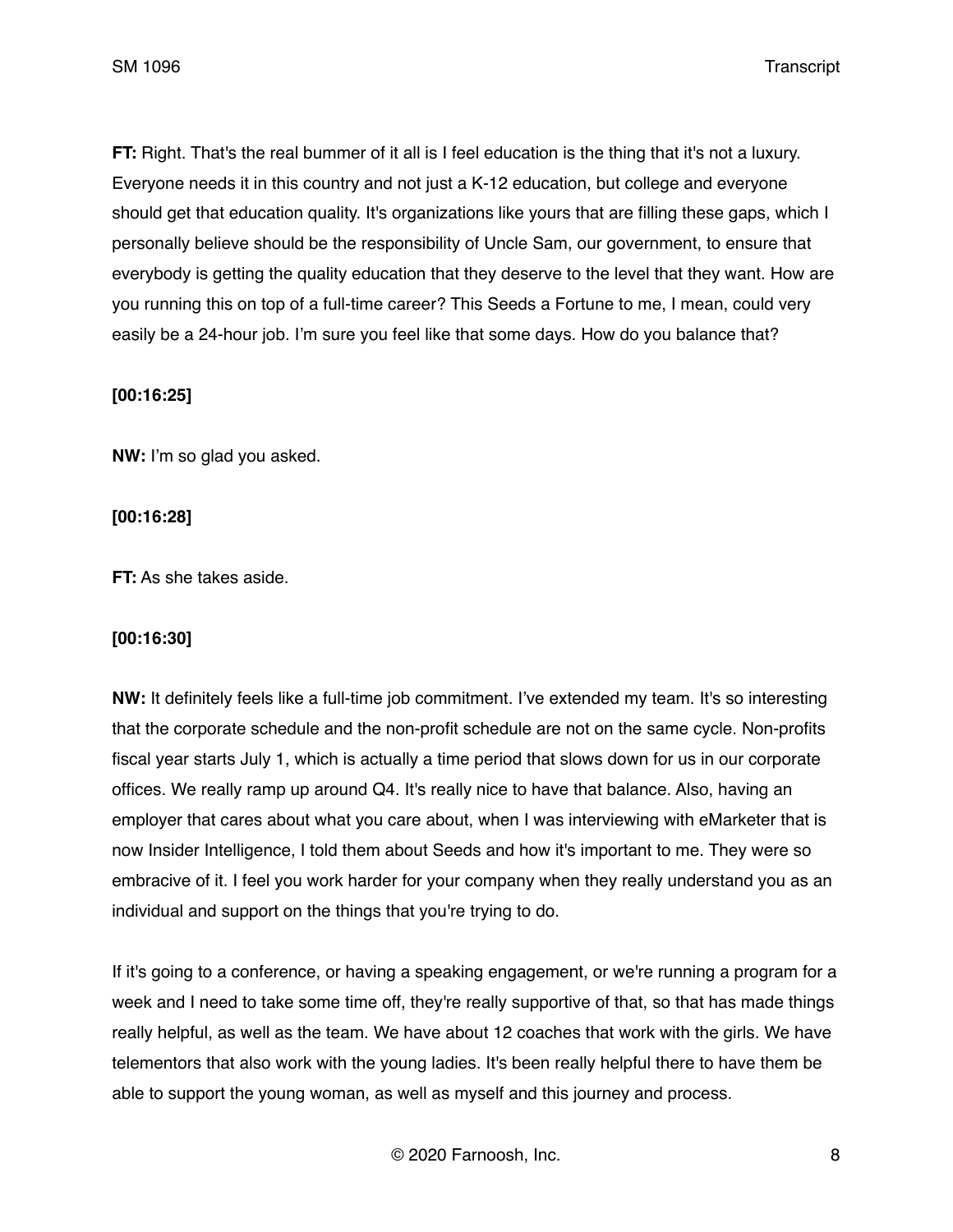### **[00:17:46]**

**FT:** It's important to ask for help. Sounds like you have an incredible board too. I'm on the site now. It's such an elite team. Tell me about how, Nitiya, you learned about money growing up. I know that you have mentioned you had the benefit, the fortune of this great mentor that walks you through the scholarship process towards the tail-end of high school. What about even earlier in life?

## **[00:18:09]**

**NW:** I would say, the first example is you see your parents. My mom was always really good with money. She was a really good money manager, but my dad wasn't so good with money. It always made me have a fear that money would run out. I became harboring money even at a young age, saving \$20 there, \$40 at a birthday and I had this little money jar.

It wasn't until high school when I joined this program that my church ran, called Teens that Mean Business. To get our summer internships, it was mandatory that we take a financial literacy course every Monday during the internship program. That was when I really understood the functionality of money from more strategic standpoint, than just putting it into my money jar.

It was really helpful. They took us through savings and they had to set up a bank account with the credit union. It was really helpful for me to have that laid out foundation. Then I always had goals about what I wanted to do with my money. Those three-folds, I think was really helpful in really outlining my financial habits that I started, and then having that early financial education that was super important. The education on top of the behavioral patterns.

# **[00:19:23]**

**FT:** Where did you get your education? That's incredible. Not every school offers financial literacy. Where were you based growing up?

# **[00:19:30]**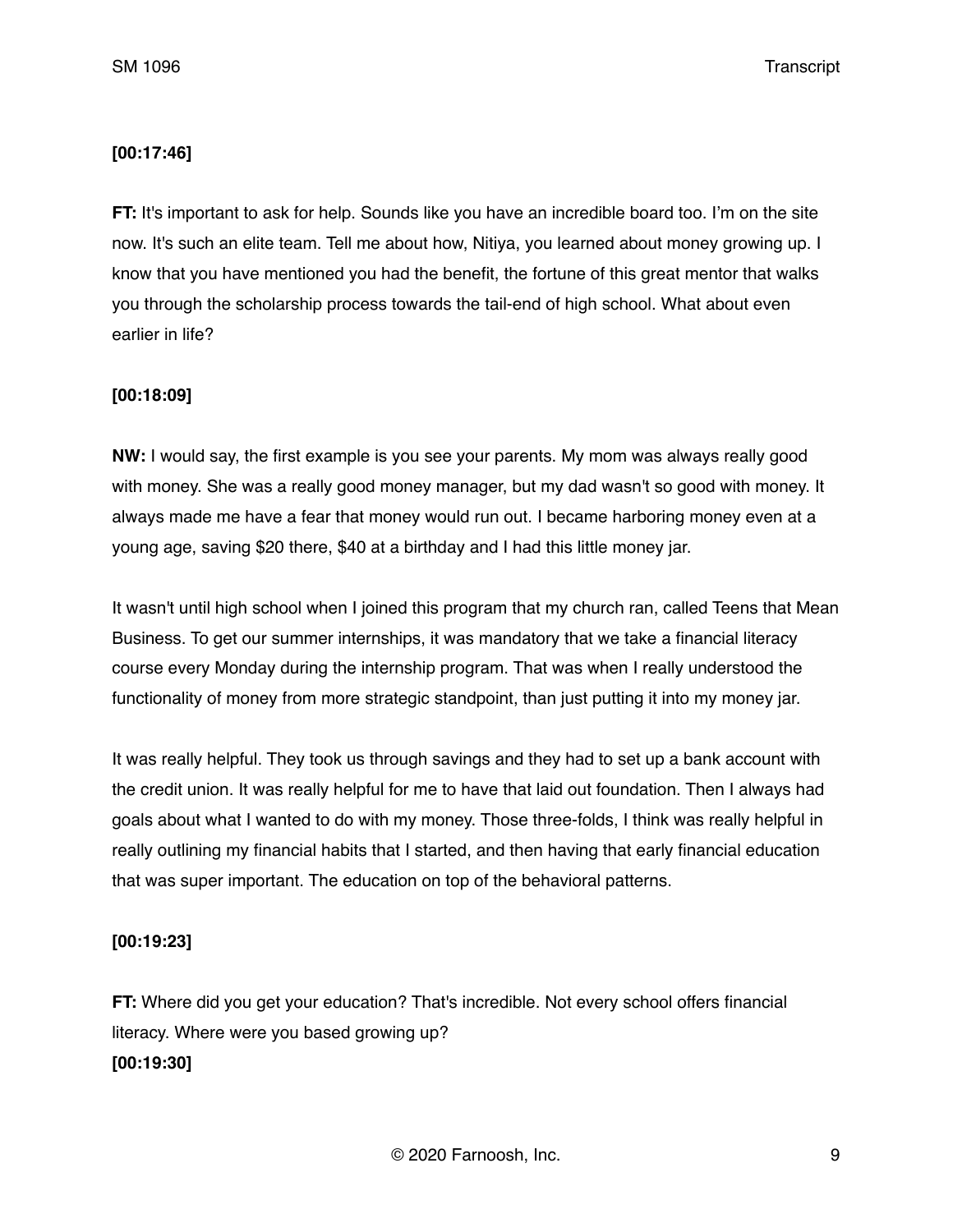**NW:** Brooklyn, New York. Yeah, it was my church in Brooklyn, New York. They had created a fund where they fundraised for the years to allow 20 high school students to intern at local businesses. Then to be able to get your stipend, you had to take that financial literacy course, which was so imperative. I did the program two summers out of my high school career. Then I started to read financial books. *Rich Dad Poor Dad* was my favorite in high school. Read it again in college and then I read it again as an adult. I have the students now. It's a mandatory summer reading for our scholars.

## **[00:20:05]**

**FT:** You hear that, educators? I think, everyone who at the minimum, everyone who takes on a student loan, should have to pass a basic financial literacy exam and some of the questions should involve things like, do what your payments are going to be when you graduate and how will you make those payments? Do how much interest you're going to be paying over the life of that loan? It's just so many students, when I used to tour colleges, obviously, the number one question everywhere I went was, what do I do with my student loans?

I would ask with a question, which was – I would answer with a question, which was what is your debt balance? What will be your monthly payment when you graduate? No one ever knew. I was like, "All right. Go do your homework and then come ask the questions?" It is the responsibility of the lender, right? If you're going to give this 18-year-old six figures in a financial note, maybe you want to run a test to make sure that they're good for it.

### **[00:21:03]**

**NW:** Definitely so.

### **[00:21:04]**

**FT:** I think that's important for everybody. Anyway, we digress.

**[00:21:08] NW:** No, I'm total agreement.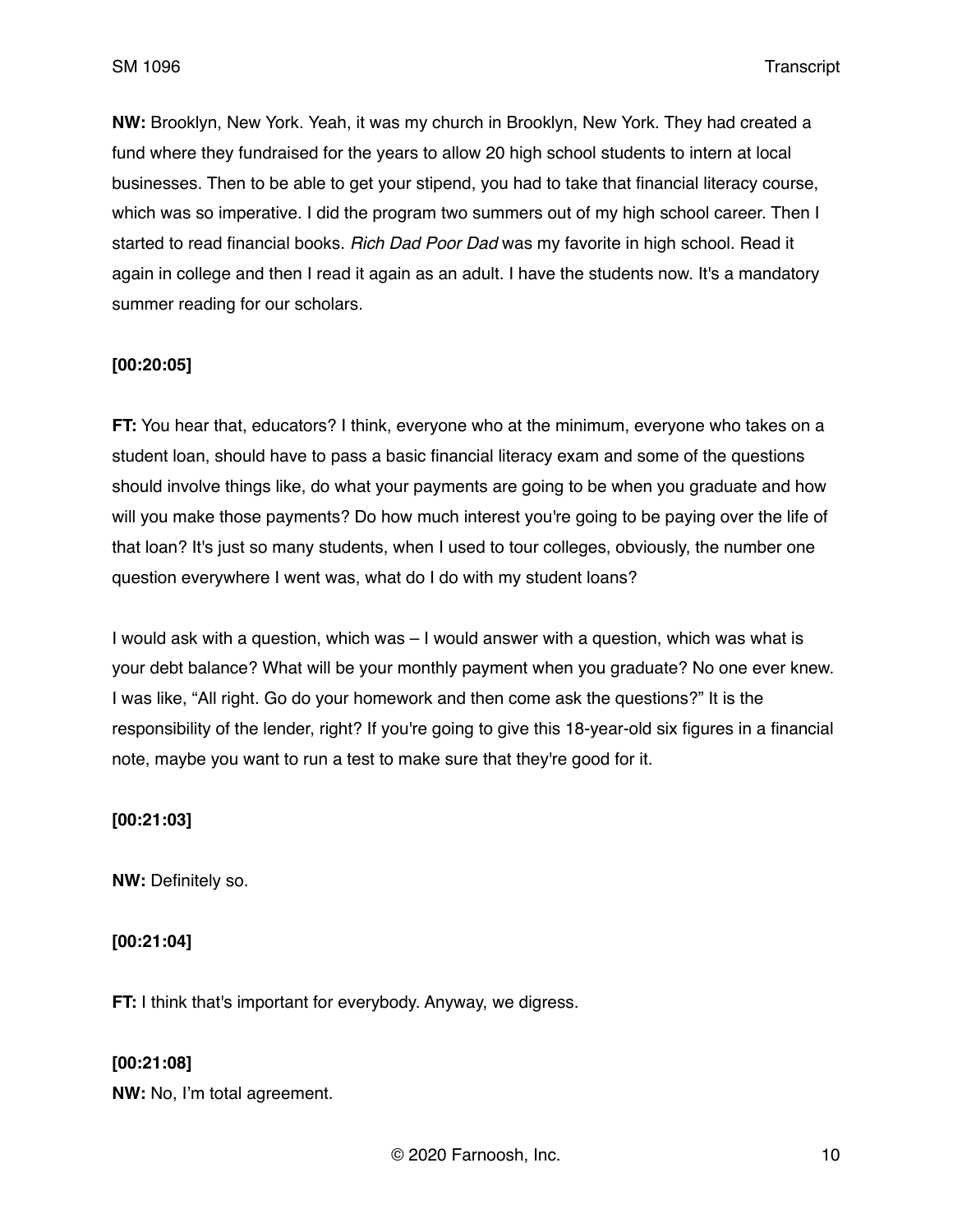**[00:21:10] FT:** Tell us about how if anyone's listening and they're like, "I have a daughter, or I want to apply for support through Seeds of Fortune," is there an open enrollment sort of thing, or are there deadlines?

### **[00:21:23]**

**NW:** We do have our online network, which is open enrollment, but there are certain times of the year where you'll be able to sign on to live video sessions, in combination with our tech platform. The tech platform is available to students all-year long, as long as you sign up for our – to become a member. We also have membership requirements. All participants must have a 2.7 or higher GPA. Also, to get the live video sessions, you have to sign on during different periods of time. Our next deadline is coming up September  $20<sup>th</sup>$  to be able to access the live video sessions. You can sign on at any point of time to gain access to our online modules.

## **[00:22:05]**

**FT:** Is the organization at all concerned about the future of college? I don't think the price is going to get any – I don't know. What do you think is going to happen to prices? Because we're all going virtual now and I don't think that's going to be forever. I do wonder if what we had been paying for college, the six figures is going to come into question more and more. Is it really worth it? Not that college is worth it, but that price. You know?

### **[00:22:33]**

**NW:** I hope that this disrupts some of the costs for universities. We're looking even further into the future. Our mission is to financially empower young women of color in general, starting really with their post-secondary decision. If that's college, if that's trade school. In the future, we're going to be looking at alternatives to college as well. Maybe college is not for everyone. Maybe you want to take a more entrepreneurial route, or maybe you want to go to art school. What does that mean for you in creating a financially stable future for yourself?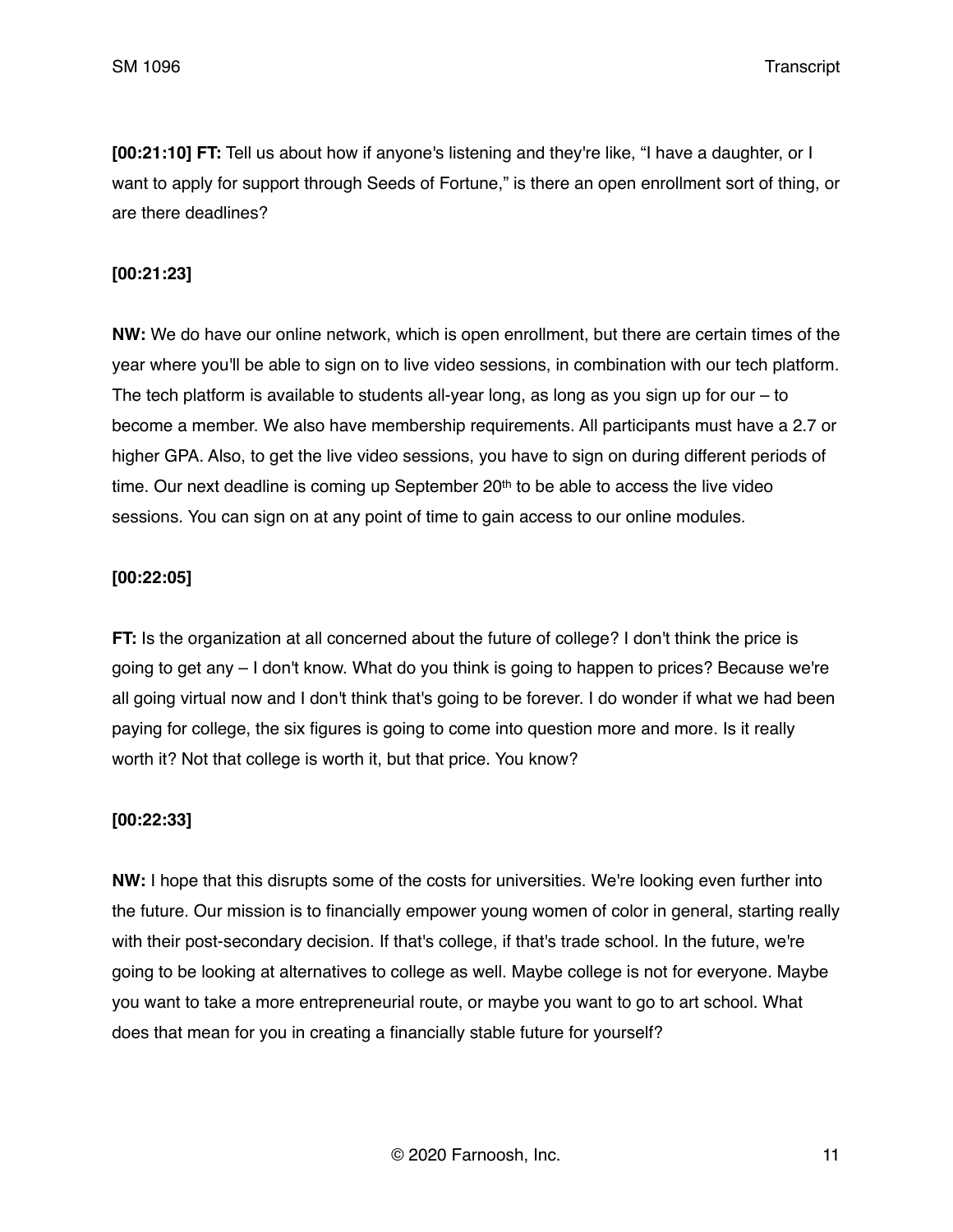That's where I see the options opening up. You see organizations like Gear Up. All you need to do is be really trained and have experience in your designated industry to be successful in it. Of course, college provides and gives you the network, resources, structure, educational experience, but there's a lot of different ways to get that. I think they're going to start competing, especially on President Trump. He just signed a clause for that, I think maybe two months ago, or a month and a half ago, to start working towards this economy that doesn't rely as dependently on the college system as it does now.

Will private colleges reduce their prices? Maybe it will start to stagnate. It's pretty high right now. The NYU is the highest of the world. They cost \$72,000 a year, including room and board. Maybe room and board won't be as important if it's a virtual experience, where students can opt in or opt out of that. If you want to, which will maybe bring it back to around 50 or so a year. I would hope that at this point, it can stagnate out and doesn't have to have so much increase in operational cost.

I would think it's a more virtual model. Maybe it'll be more hybrid, where some of it will be online, some of it will be in-person to take some of those operational costs of the colleges. I do might see a increase, because the colleges have lost money during this COVID time period, so they might try to make up for some of the losses with some increases over the next future years.

### **[00:24:49]**

**FT:** Oh, I'd love to see that happen. I think there's going to be riots in the streets. I think, if colleges are going to raise tuition, what are their endowments doing? Some of these colleges are –

### **[00:24:59]**

**NW:** Well, the great thing is and what we focus on here is that those endowments do help to pay for students that those schools that are well endowed, they do have initiatives for parents that make under a \$125,000 to have free tuition, or families that make \$60,000 below, almost full 100% coverage of the cost to go there. It really is the state-funded institutions, even though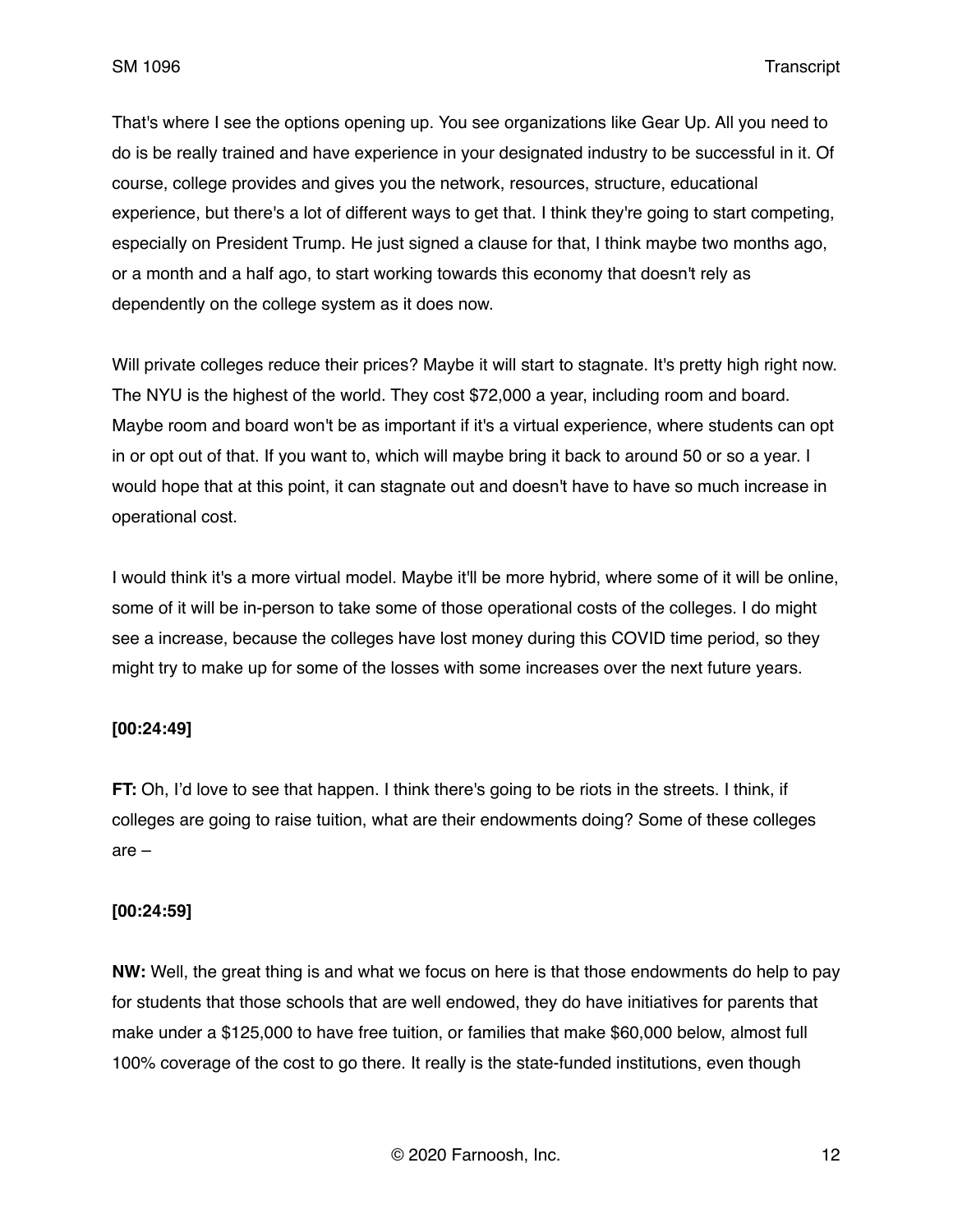they're lower priced. They really don't have too much wiggle room to provide a lot of aid to students, so there's that gap when they're trying to go away.

There's a lot of complexities to the system. I think where it's made imperative is that to get a job in this current economy, the requirement is a bachelor's degree. If you do not have this degree, which is so expensive to get, you really are shutting people out of economic mobility, where the system right now is still playing off a time period, where high school degrees was all you really needed to be successful and to be able to create a good life for your family. I think that part of the system, they have to re-rethink it. Now that it's almost mandatory for you to be able to have some type of economic mobility.

## **[00:26:14]**

**FT:** Yeah. I think we're going to have to see a lot of innovation. Also, to your point, just changing of the minds, where I think, I'm seeing this a little bit in the tech space, where some companies, maybe it's even Google that's like, you don't need a college degree. If you can do the job. I mean, for certain roles. Maybe some roles require it, but they're opening their minds to the fact that people can get an education in software without going to college and spending \$200,000 to do that. Then what, to getting three classes in software, versus maybe a nine-month program that's all software? It's needed for sure. I hope that we'll get there, because the system is broken.

If there's a silver lining to everything that's happening right now, all the mayhem, all the chaos, all the uncertainty, is that this uncertainty is bringing some things to certainty, which is that we are not going to stand for the things that we were in the old normal. The new normal is going to require some real change. Hopefully, that will mean more access for some communities that weren't getting that access, financial stability and mobility for more people. I'm here for it and I know you are. I know you are. I know you want to encourage everyone to check out seedsoffortune.org. So much good stuff happening here and we thank you so much for your commitment to this, paying it forward. Nitiya Walker, thanks for joining.

### **[00:27:46]**

**NW:** Thank you for having me today. Such a pleasure. Thank you, everyone.